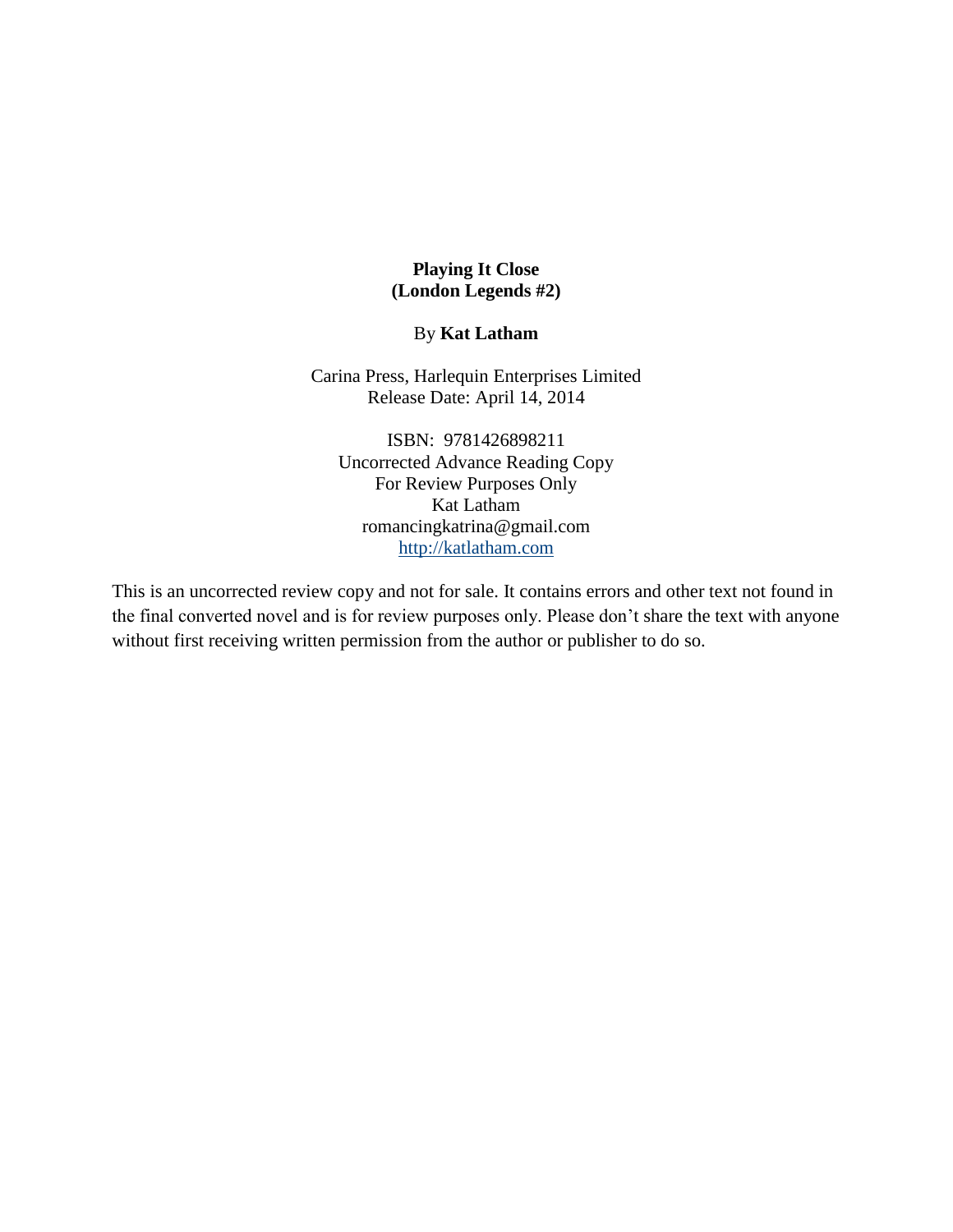## Chapter One

Warm seawater sliding over naked skin. *That's* how Tess wanted to end her second night in Venezuela.

She stood on the moonlit shore and gripped the hem of her T-shirt, battling her misgivings as she scanned the beach. No one. She was completely alone. If she pulled the shirt over her head, no one would see that she'd ditched her bikini top in her room and only wore a pair of frilly pink bikini bottoms. No one would see if she slipped those off too.

Her hand relaxed its grip on the soft cotton before fisting it again and inching it up. *Do it. But there could be cameras.* She scanned the shore from left to right, then turned to face the beachside hotel and did it again. The moonlight shone brightly—too brightly. The journalists who'd hounded her for eight months wouldn't even need to use their flash if they wanted a decent picture of the Scourge of the City cavorting naked and alone in the Caribbean. How much would the London tabloids pay for a photo like that?

Enough that she might be tempted to send them one herself.

*Idiot. You're at a remote eco-lodge halfway around the world. No one here cares or even knows who you are.*

Still…

Resolved, Tess let go of the shirt hem and took determined strides toward the water lapping at the shore. She had five more nights here. Plenty of time for the moonlight to die down. She could wait for a cloudy night—if northern Venezuela experienced such things. Tonight she would simply enjoy swimming lazily through the calm water with her T-shirt protecting her dignity.

Although it was past midnight, the sand was still warm from the strong rays it had soaked up throughout the day. The water cooled Tess's sun-kissed skin as it swirled around her knees, her hips, her waist. She brought her hands over her head and dove in, kicking her feet and pulling her arms back in an underwater breaststroke for as long as she could hold her breath.

*Freedom.* Under here, no one could touch her. Under here, her life was her own.

After ten minutes of paddling around, she swam for the shore and stepped onto the soft sand. A breeze swept over the sea, chilling her skin, and Tess realized she'd forgotten a towel. If she'd stripped her shirt off before getting into the water, she would have had a dry shirt to put on. Now she was half-naked in a translucent white T-shirt. Fabulous.

She shoved her feet into her sandals, crossed her arms over her chest and rushed through the hotel's beach entrance. *Please let everyone be in bed.*

No such luck. As she entered the lobby, the receptionist was handing a man his room key. *Bugger.* She'd have to walk right past them to get to the stairs. Fortunately the lift was right here. She ducked her head and pressed the up arrow, muttering, "Come on, come on."

"We hope you enjoy your stay, Señor Jones," the receptionist said.

"Cheers, Maria."

*Come on come on come on!* The lift whirred, dinged and opened. *Yes!* Tess hurried into it and hit the button for the third floor a thousand times, like a hyperactive child on a sugar rush the kind of child she used to be.

A deep voice called out across the lobby. "Hold the lift!"

*Oh, hell no.* She pressed the door-close button and let out a sigh as it worked its magic—

A foot jammed itself between the closing doors, followed swiftly by a deep-throated "Fucking hell!" when the doors didn't bounce open automatically but clamped together instead.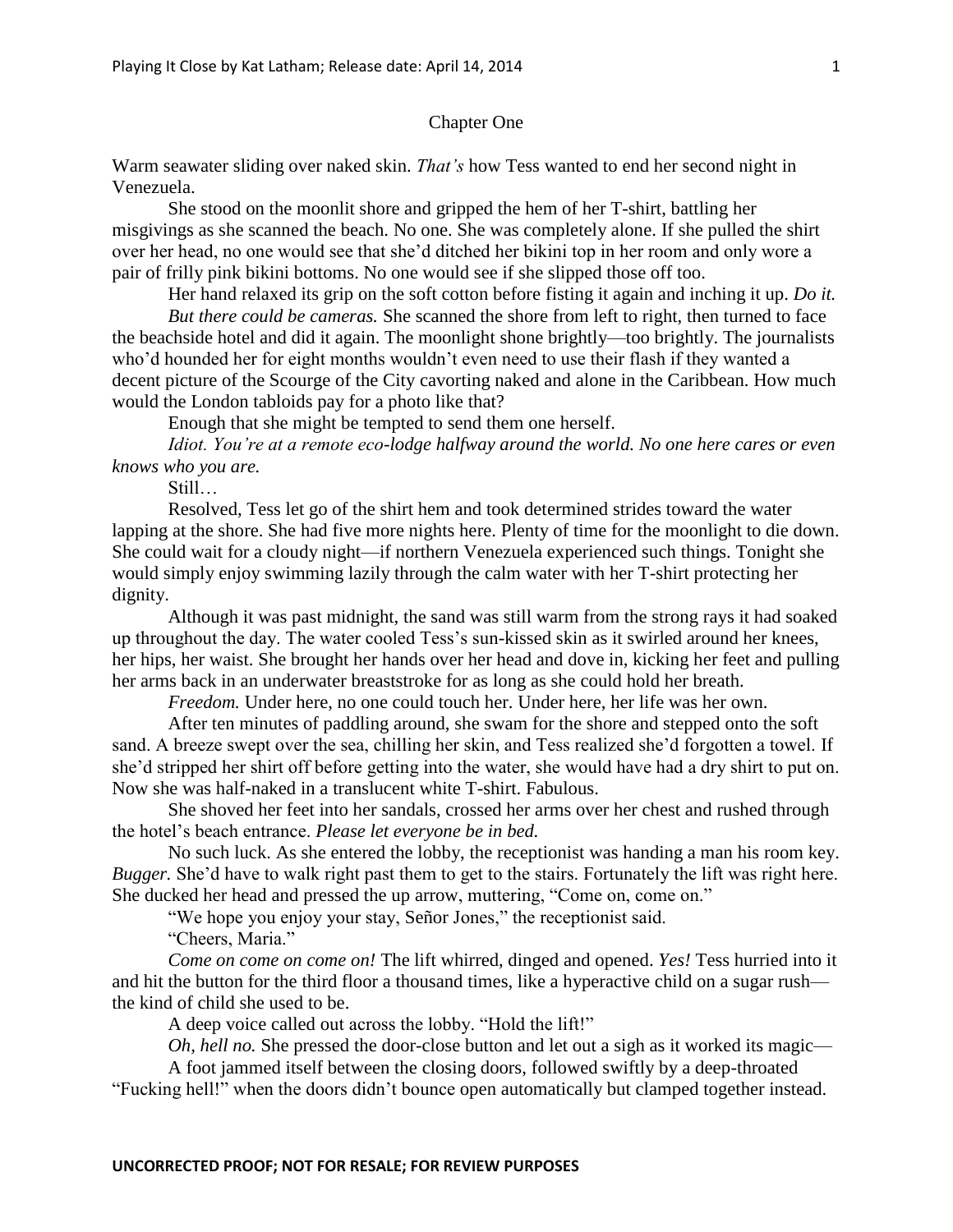*No!* Tess swallowed her cry of defeat as a pair of very big, very masculine hands braced themselves on the edge of one of the doors and pushed. Hard. Like, Superman hard. Within seconds, the man created enough space to squeeze himself and his travelers' backpack through the gap. When he leaped away from the doors as if they might bite him again, Tess had to press herself against the wall to avoid being flattened.

"Are you crazy?" she yelled as the lift's doors bounced closed behind him. Her voice reverberated around the small space, making the thin walls vibrate behind her back. "You could've been killed!"

A niggle of familiarity passed through her at her first glance at him, but then she noticed he was glaring at her hand. She followed his gaze to find she was still pressing the door-close button. Drawing back her arm, she crossed it with the other one over her chest. "Oops. Wrong button<sup>"</sup>

"Mentalist," he muttered. He pressed the button for the fourth floor and turned his back to her, dropping the weathered blue backpack from his shoulders. The lift shook from its weight.

*Holy mother…*his shoulders took up nearly half the airspace in the lift. Tess breathed a silent sigh of relief as the lift jerked and started its ascent. Only a few seconds from now, the doors would reopen and this awkward moment would be behind her—literally, since she was getting off on the floor below his and would have to walk away with her wet T-shirt plastered to her skinny arse. He was so much bigger than her. Why the hell had she yelled at him when he first got into the lift?

Impulse-control: never one of her strong points.

Fortunately, he didn't say anything more. She'd caught his accent. British, like her, he'd probably grown up well versed in how to ignore awkward situations.

The lift chugged, its erratic ascent making her imagine it was a bucket being hoisted upward by monkeys working a rope pulley hand-over-hand. She kept her attention on the buttons, counting them as they lit up, as if they were items on a to-do list that she had to get through before she could escape. First floor—done. Second floor—done. Nearly there—

The lift jerked to a hard halt, making her gasp and brace her hand against the faux wooden wall.

"What the hell?" her companion muttered.

The second- and third-floor buttons were both lit, but the doors didn't open. The man banged his fist on them, as though they were a vending machine that had kept hold of his Snickers bar. "Open up."

"Don't think it can hear you," she said.

Mistake. Her sarky comment brought his attention back to her. She could feel it, even though she kept her gaze firmly trained on the opposite wall, not eager to see whether he was ready to throttle or jump her. For several long seconds, she shivered under his silent scrutiny. The water hadn't been as warm as she'd expected. Fine when you were in it, but stepping into the slight breeze had left her covered in goose pimples…and a couple of pointy parts she was desperately trying to cover with her arms, as if he might not have noticed that she'd left her bikini top in her room.

Damn it. One thing she'd learned from working in a male-dominated office was that she had to stand up for herself. She lifted her head to glare up at him, and the niggle of familiarity exploded into awareness.

No way. No *way.*

Liam Callaghan? Liam Callaghan, rugby's all-time leading points scorer? Captain of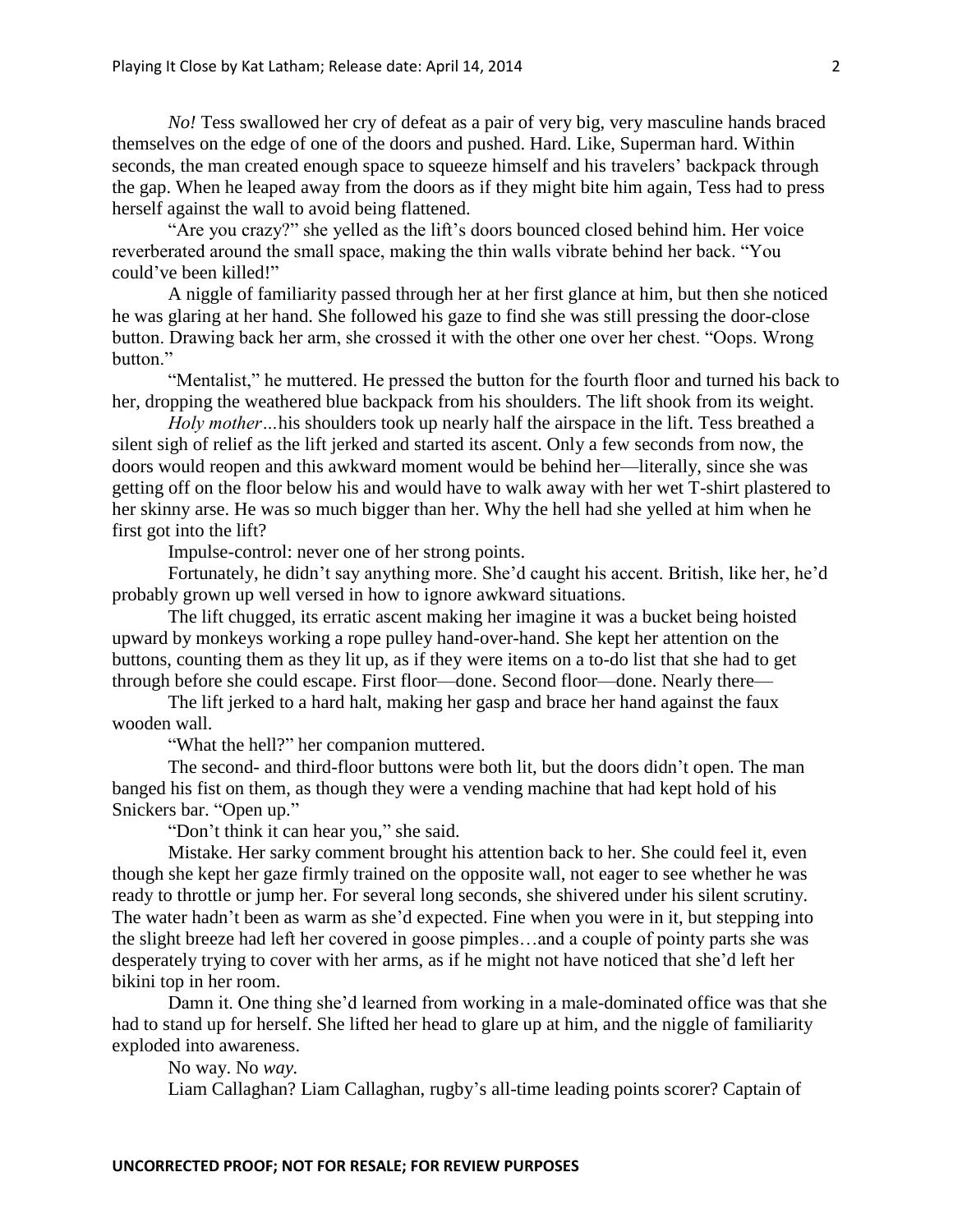London Legends and, more recently, of the England squad? Liam bloody Callaghan? Her father would shit a brick when she told him.

She'd leave out the wet T-shirt part, of course.

He was staring at her too. Or, at least, at her hair. She just barely managed to keep from touching it self-consciously. She'd had a lot of funny looks the past couple of days—not surprising since her hair was currently bubblegum pink. After a second in which he seemed fixated on the horror covering the top of her head, Liam Callaghan turned away as if she wasn't worth acknowledging—a posture she'd got used to during her years working in an industry dripping with testosterone—and banged on the door again, this time shouting for anyone who might be able to hear them. "Hello? We're stuck in here!"

She tried pushing the third-floor button again. And again. Her finger became more frantic as the doors stayed solidly closed.

"Will you stop that?" he snapped. "That'll make it worse. We're probably stuck in here because you jammed the buttons in the first place."

"Wait, are you accusing me of breaking the lift? Me? When you were the one who forced the doors open?"

His eyes went wide in patent disbelief. "Are you having a laugh? I wouldn't have had to if you'd held the lift like any decent human being would do."

She stuffed down her annoyance. He obviously had a point, though she would quibble with that *decent human being* bit if she weren't half-naked and locked in a lift with a man who made his living knocking seventeen-stone men to the ground. "Look, let's not waste our time arguing about this. How do we get out of here?"

The question was more to herself than him, and she'd already started scanning the doors, walls and ceiling for any indication of what to do in an emergency. No escape hatch in the ceiling, the way there always was in films. Not that she'd know what to do if he did boost her up there. Maybe convince the monkeys to get back to work? No telephone or emergency call button. No security camera.

"Shit. We're fucked."

"Maybe there's a call button," he said, clearly a few mental steps behind her as he peered closer at the panel.

"There isn't. There's nothing. We're well and truly stuck."

He scanned the ceiling and the corners, then ran his hands down the seam of the closed doors. She waited silently for him to catch up with her. "There's nothing. We're stuck."

*Echo much?* Saying the words aloud would be a bad idea. Another situation she'd learned how to deal with from working with sexist pigs for seven years. Don't antagonize, and try not to respond. They harassed you because they wanted to see you lose your shit. If you didn't, they'd realize it wasn't much fun and stop doing it.

He beat the doors, and the whole lift shook from the pounding. Without thinking, she grabbed his arm to stop him, immediately tugging her hand back when she felt the power in his biceps. She would need three hands to wrap around them. "Please don't do that. I'd rather be stuck between floors than plummet down to the ground floor."

"The receptionist said she was going home after she checked me in. Maybe she hasn't left yet. Hello! Maria!" He pounded and yelled some more before giving up with a curse. "Fanbloody-tastic."

They stood in awkward silence for a few tension-filled moments. Her shivers grew more pronounced. The cool dip had felt invigorating after sweltering all day, but now her body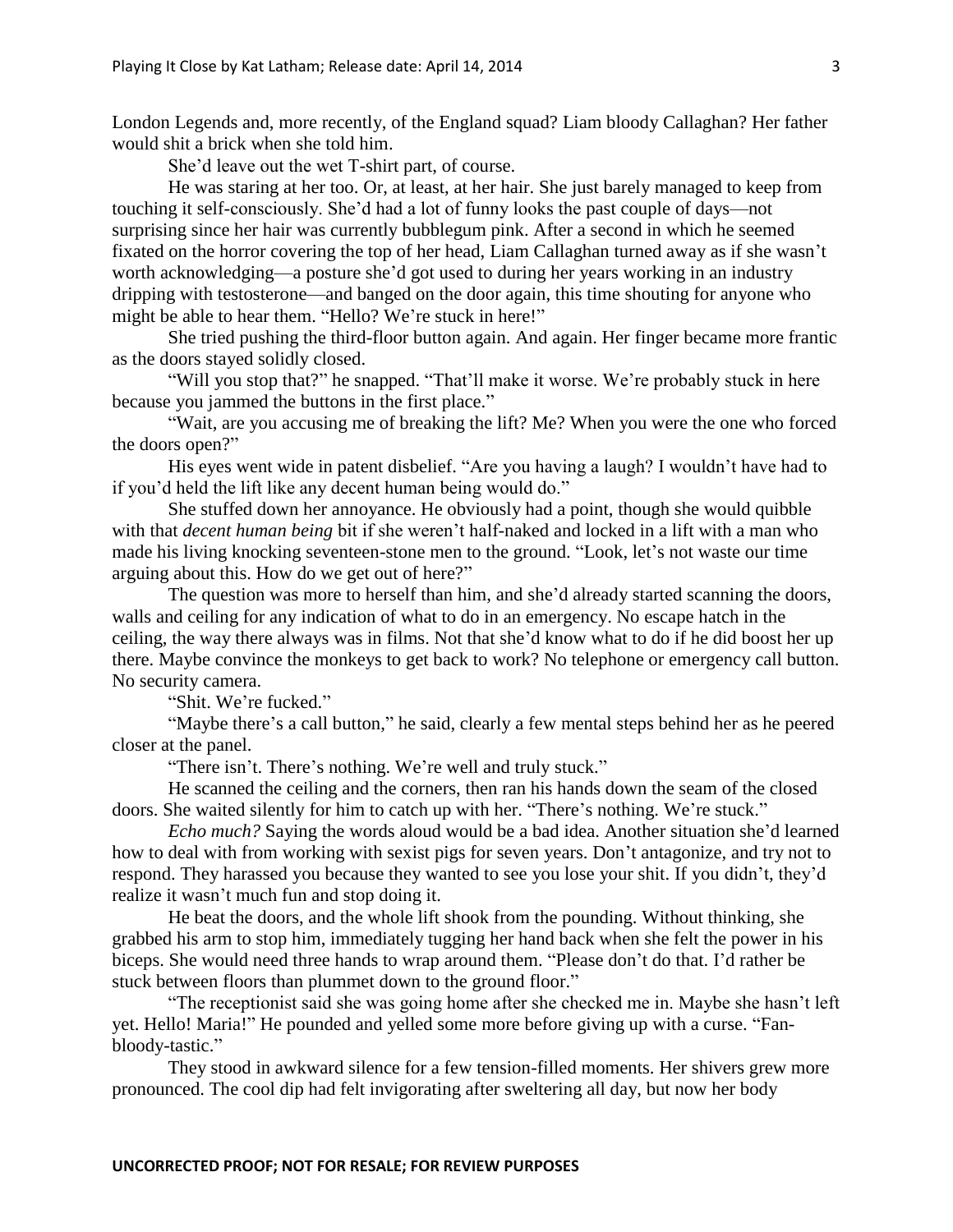registered not only the slight drop in temperature but also the fact that she might be trapped for hours in this lift with a strange man. A frustrated man. A man she didn't know, and she was quite exposed. More than a chill was making her teeth chatter.

"Are you cold?"

"Mmm-hmm." She rubbed her hands up and down her arms as best she could without exposing her breasts. Her shoulders hunched over, both to hide from him and because the more she thought about it the colder she got.

"Are you kidding? It's sweltering in here."

She gave him a look of pure disbelief. "You might not have noticed, but I'm wearing a little less than you."

One corner of his mouth kicked up. He clearly had noticed, and she braced herself for the smarmy comment that would inevitably follow.

Nothing.

He crouched down and unclipped the cover of his ancient blue backpack, then tugged on the drawstring tab that closed the top of the bag. After rummaging for a few seconds, he pulled out a handful of green cotton. "Dry T-shirt?"

*Oh, God, yes please.* She took it from him with a grateful smile, and he dug into his bag again. "I've got some trousers in here, too, but I think you'd fit your whole body into one of my trouser legs, so they might not be that useful."

He yanked out a pair of shorts and held them up, eyeing her. "Don't fancy the chances of these staying up, either." He dropped them, went back to the bag, held up a pair of gray cotton boxer briefs, his gaze never straying south of her face even though he was squatting level with her girl parts. "How about a pair of my pants? I promise they're clean."

"Thanks for the offer, but I've only just met you. I don't think it would be appropriate to wear your underpants."

"You're right. Much more appropriate for you to stand there wearing nothing but my Tshirt."

With a resigned sigh, she took the briefs from him and said, "Thank you."

"No, thank *you.*" He closed his bag, stood and turned his back to her. "Let me know when you're done."

The tiny lift didn't leave much room for maneuver, but she hurriedly stripped off her sodden shirt and dropped it to the floor with a *plop.* She whipped his shirt over her head. The hem fell halfway to her knees, covering her as she wriggled out of her damp bikini bottoms and tugged his pants on. The elasticated waist wasn't small enough to stay where it should, but fortunately it settled around her hips and seemed like it would stay put. She was drowning in clothes now, and he'd kept his back respectfully turned. A dangerous man wouldn't have done that, or even given her his clothes in the first place—right? Her shoulders relaxed. She rolled them around to ease the tension she'd carried from hunching over. "I'm finished."

He faced her again, quickly assessing her outfit. Sticking out a hand, he said, "I'm Liam…uh, Jones."

She kept her brows from rising at his lie, but just barely. "Hello, Liam Jones. I'm Tess. Tess…Crawley."

What the hell. If he was going to make up a name, she might as well, too, so she chose one from her favorite TV period drama. God knew her name had been splashed all over the papers for the better part of a year. She'd come here to escape the legal minefield she'd thrown herself into headfirst, but it had never occurred to her to make up a new identity, which seemed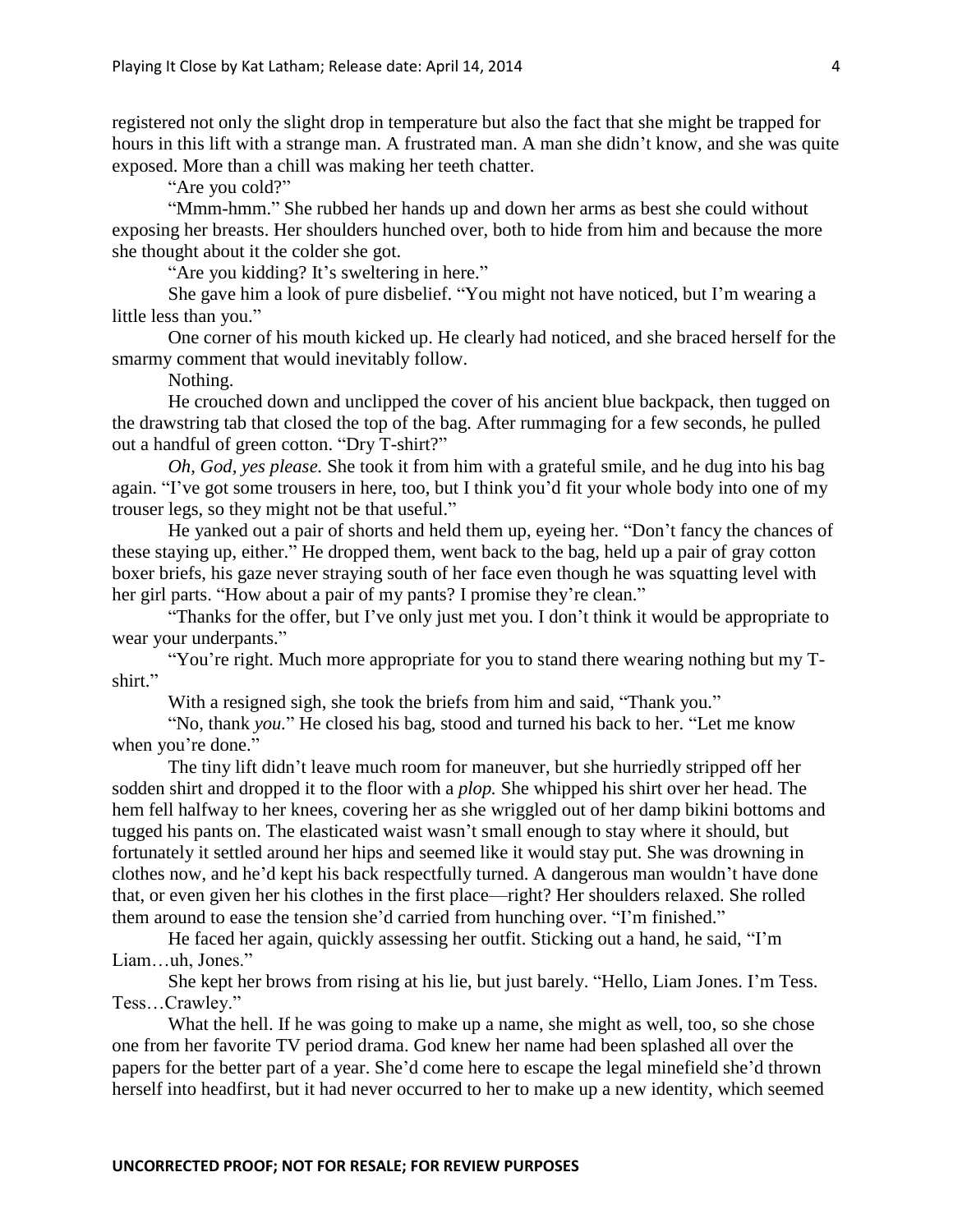like an oversight now she thought about it. Hadn't she done everything possible to leave her old life behind and become someone new? She'd gone through two hair colors drastically different than her normal boring brown. She'd spent the past two days exploring the jungle treetops instead of the urban jungle she'd been trapped in her whole life. Yet she hadn't considered traveling incognito. Huh. Tess Crawley. What a novelty.

Liam made a sound of pent-up frustration and stretched his arms above his head, his fingertips scraping the low ceiling. He was quite a bit taller than her, probably nearly six feet to her five foot three. Certainly not one of the biggest players, height-wise. In fact, on TV he was dwarfed by some of his teammates. Then again, he towered over others. Funny thing about rugby, how the men who played it had wildly different body types—from twenty-stone goliaths with no necks to garden gnomes who could dart across the pitch...to gods like Liam Callaghan.

But no, he wasn't Liam Callaghan, and she had to remember that. Everyone deserved privacy, especially when they were on holiday—a lesson she'd recently learned the hard way.

He glanced at his watch. "Maria told me the reception desk opens at six. That's less than five hours from now. You don't suppose someone might arrive early and discover the lift's broken?"

"Could do. I'd bet kitchen staff get here fairly early. The breakfast they prepare is amazing. Must take hours of prep."

A growl rumbled and they both glanced at his stomach.

"Hungry?" she asked.

"Yeah. I ate on the plane, but that was hours ago."

"No snacks in your Mary Poppins bag?"

His face lit up and he practically ripped the poor backpack apart. He dumped several rolled-up items of clothing onto the floor before pulling out a plastic container with a triumphant "Ah-ha!"

She grimaced when he popped it open. "What is that?"

"A little something my housekeeper made me for the journey. Can't believe I nearly forgot about them."

"You have a housekeeper?"

A flicker of awareness crossed his face. He seemed to realize he'd given a piece of himself away and evaded the question. "Homemade energy bars. They look a little worse for the journey, but they're great. Lots of oats, sultanas, wheat germ, honey…want one?"

She shook her head. "You lost me at wheat germ."

"Suit yourself." He sat on the floor and rested against the wall. Too tall to stretch his legs out, he kept them bent and spread wide with his backpack in between, invading her space even more. She peeked into the container again. What might've once been bars had been knocked around so much that they now resembled pale, chunky dirt. He scooped up a handful and squished it into a patty before dropping it into his mouth. His eyes closed as he chewed, and the back of his head thunked against the wall. Light gray shadows clung to the skin below his eyes. His wavy blond hair—always famously tousled—stood practically on end. He looked exhausted…and far too big for this lift.

He grabbed another fistful of the crumbled oat concoction and shoved it into his mouth, sighing in satisfaction. She hadn't realized how hungry she was until the smell of honey hit her. Swimming always made her ravenous. Once he'd swallowed, he glanced up at her with sleepy eyes. "Why don't you sit down? We might be here a while. I'm not used to having to look up to talk to women, and I'm getting a crick in my neck."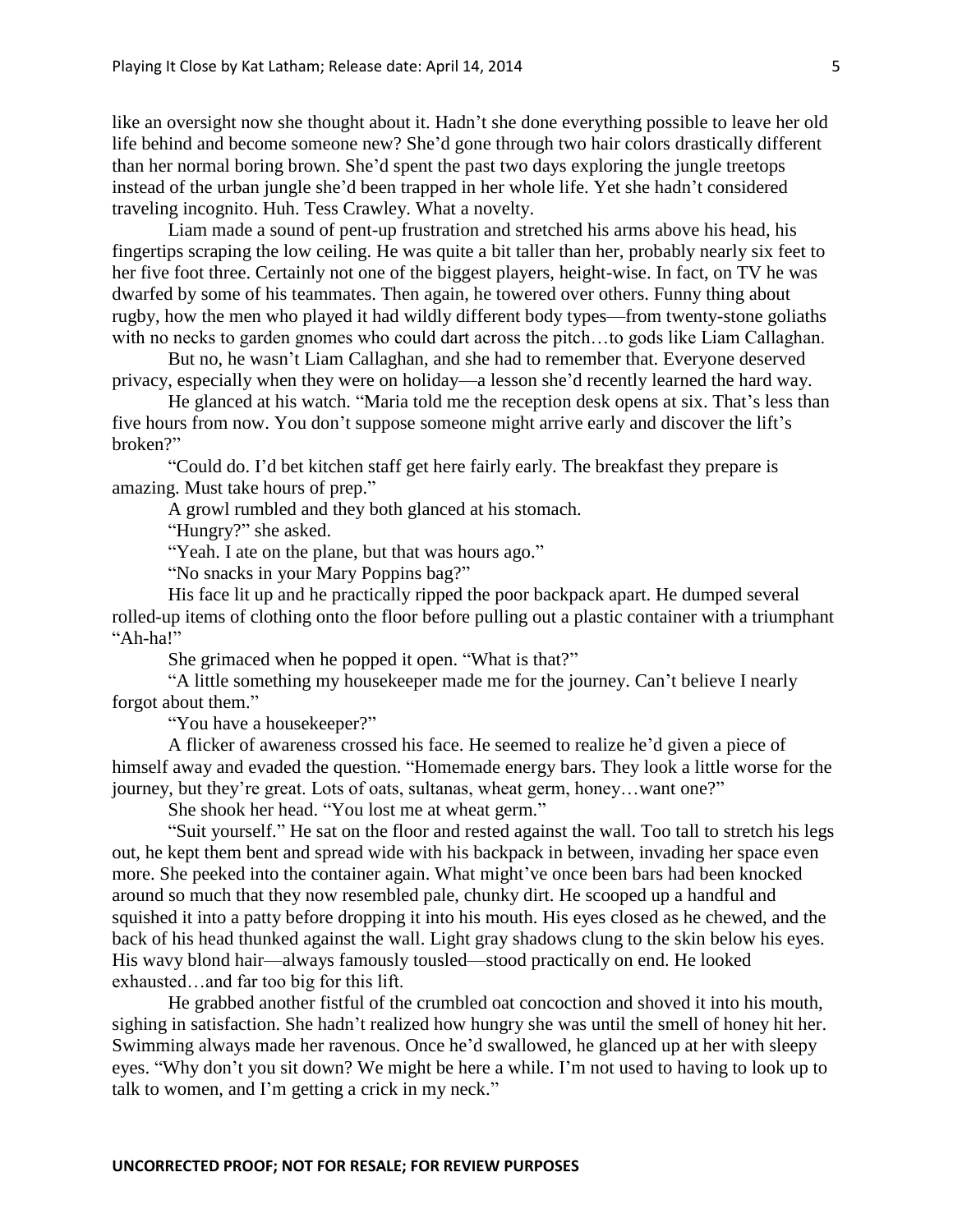She slid down the wall, sat with her knees to her chest to help her warm up, and pulled the bottom of his T-shirt over her naked legs. Her tummy rumbled, but before she could steal another peek at his snack he flung his arm out to silently offer it to her.

"Thanks." She tried to be delicate. Her mother had drilled ladylike table manners into her, which made it difficult to find a way to pick up crumbled, sticky oats without feeling like a slob.

Liam shook his head in clear amusement and reached into the plastic container with his whole hand. "Let me help. Open wide."

She opened her mouth.

"Wider than that, Pinkie."

Just to mock him, she opened as wide as she could and tilted her head back, shocked when he dropped a shower of the mix into her mouth. Pieces bounced off her chin—hopefully whatever the hell wheat germ was—and rolled onto the canopy she'd made of his T-shirt between her chest and knees. She closed her mouth and chewed, the sweet taste of honey coating her tongue and making her groan.

"Good, huh?"

She nodded, too lost in nirvana to answer with real words. She'd been hungrier than she thought, and the delicious mix hit her sweet spot. Simple but luscious. Satisfying but leaving her hungry for more. More. She needed more. Her head lolled to the side, her mouth opening and receiving another helping. She savored as she chewed, swallowed and let out a throaty sigh, only realizing how embarrassingly sexual the sound was when she opened her eyes and found Liam staring at her with an expression she couldn't decipher. She self-consciously licked her lips for crumbs, and his fern-green eyes homed in on her mouth with an intensity she'd never been on the receiving end of before. It was the way a starving man would look at a steak, or how she would view a bottle of cabernet at the end of a horrendous work week. Desire and need swirling around each other, rubbing up against each other in a seductive dance. Her temperature spiked as he dragged his gaze away from her mouth and met her eyes with a look bordering between fascination and confusion.

He scooped up another handful of his snack and slowly munched on it. "So, uh…tell me about breakfast."

Okay, maybe she'd misinterpreted that look, reading into it what she wanted to see. Or maybe he had a food fetish. She tried to clear the lusty thoughts clouding her mind. "It's a big spread. Lots of tropical fruit, pineapples, mango and even chunks of fresh coconut. But you can also get the local equivalent of a fry-up—beans, scrambled eggs with onions and tomatoes…ooh, and this thing called *cachapa,* which is like a thick pancake made out of corn with melted cheese in it. It's so delicious."

Their stomachs growled in tandem, and he offered her the container of crumbs again. No longer caring if she made a mess, she squished some together and popped the lump into her mouth. "Swimming always makes me hungry and sleepy."

"That why you went in this late at night? Couldn't sleep?"

"No, not that." But how could she explain that she'd made herself a list of ten things to accomplish on this trip, things she'd never done before and had decided her life wouldn't be complete without giving them a go. Skinny-dipping was number one on the list—still unticked.

His voice dropped, his lips curling in a gently teasing smile. "Let me guess. You were sweltering hot and couldn't take it anymore, so you went down to the beach—fully intending to do the decent thing and just dip your toes in the water. Maybe splash around up to your ankles.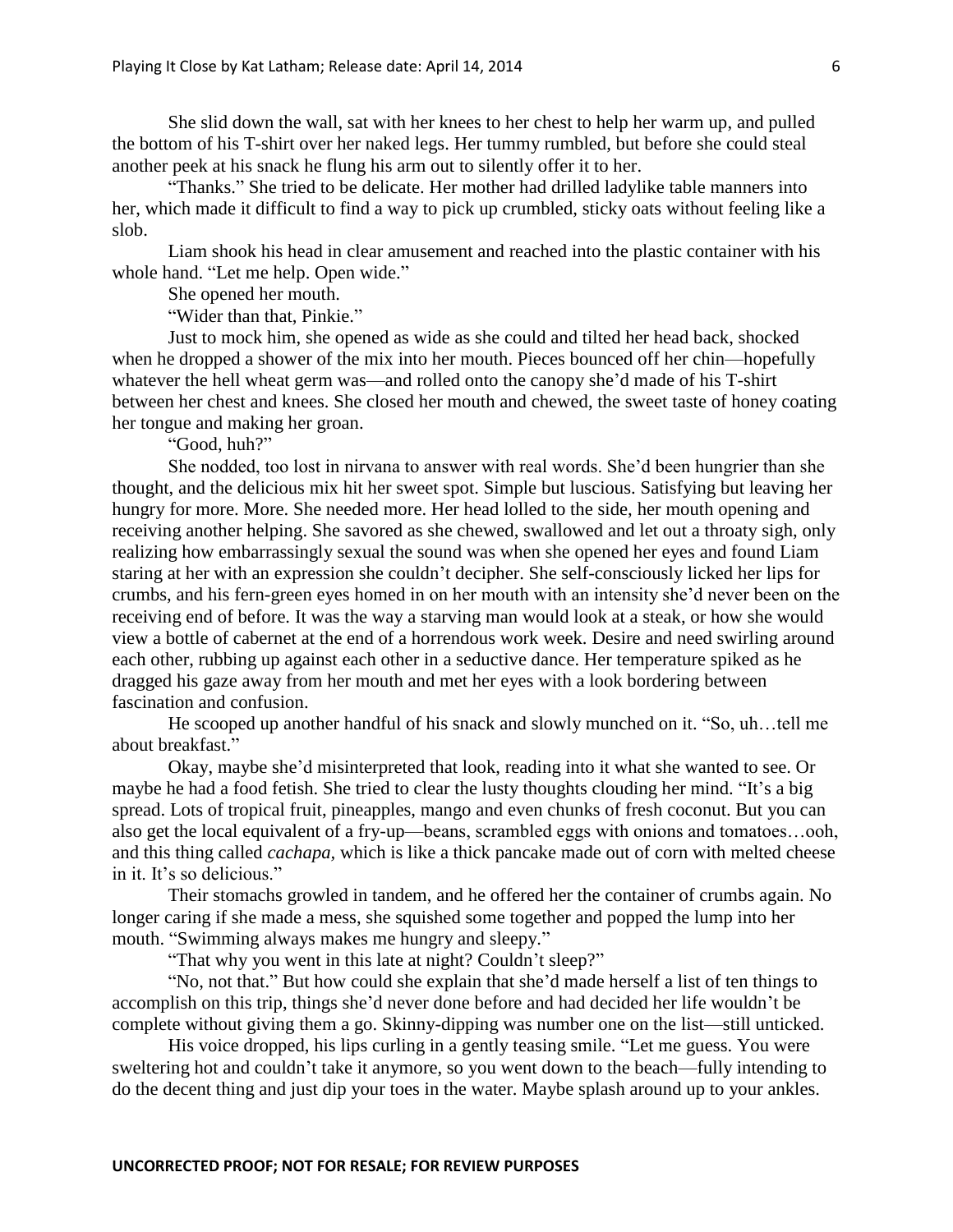But then something came over you. Some wicked yearning to be a bit naughty. So you stripped down to your bikini and jumped in…only when you came up for air, you realized your top had magically disappeared."

She bit back a shiver, forcing her brows to rise in mock censure. "That's some imagination you've got there."

"Not really. It happens in a lot of the movies I watch."

"Oh, right. You watch *those* kinds of movies."

He shrugged. "I won't lie. They've been known to catch my attention when I'm staying at a hotel."

"Stay at a lot of hotels?"

He ignored her. "But that's not what happened, is it? Otherwise your shirt would've been damp but not completely soaked."

"You're putting way too much thought into this. Don't strain yourself."

"Hmm…I'm guessing you waited till the middle of the night because you thought everyone would be asleep. You decided to go for a midnight dip in the lagoon. Clearly you've never seen *Jaws*, or you would've realized what a stupid idea that is. But you wanted to go in, all the way in, and you wanted to feel the water all over you."

Her skin flushed, and suddenly the chill left her body, replaced by a heat that percolated just below her surface. How could he know? Was she that easy to read?

Apparently so, because he watched her closely as he continued. "That's definitely it. You wanted to feel that warm water all over your naked body. Or maybe you just intended to go in topless this first time, work up the courage to skinny-dip another time. Break yourself in slowly. So you left your top upstairs because you knew you'd chicken out if you brought it with you."

The way he described the scene was so close to what actually happened that she felt as if he'd been watching her. He obviously hadn't been. The backpack and tired eyes said he'd just checked in. But his keen attention to detail made her breath catch in her throat.

"Only, your shirt's wet, so I'm thinking you chickened out anyway. Convinced yourself that swimming in the dark water at midnight was adventurous enough for tonight, that you'll do the dirty tomorrow night…or maybe the night after. What happened?"

She swallowed, his intense gaze holding her transfixed. "Too much moonlight. Some of the rooms overlook the lagoon. I didn't want anyone to see me. Not when I'm booked in for another five nights."

"So you'll do it on your last night here?"

"Maybe." That was the idea, anyway. She had to. She never let to-do-list items go unticked.

"You know what you need?"

Yeah, she could think of about a thousand things, and in that moment she was convinced he could provide most of them.

"You need a cove. Somewhere with a bit of privacy, hidden from public view."

Sounded reasonable. Why hadn't she thought of that?

"But that's not really safe, is it? What happens if you get a cramp? Or there's an undertow? Who'll watch out for shark fins popping up in the water behind you? Swimming lesson number one—never swim alone."

She closed her eyes, leaned her head against the wall and let his seductive voice wash over her.